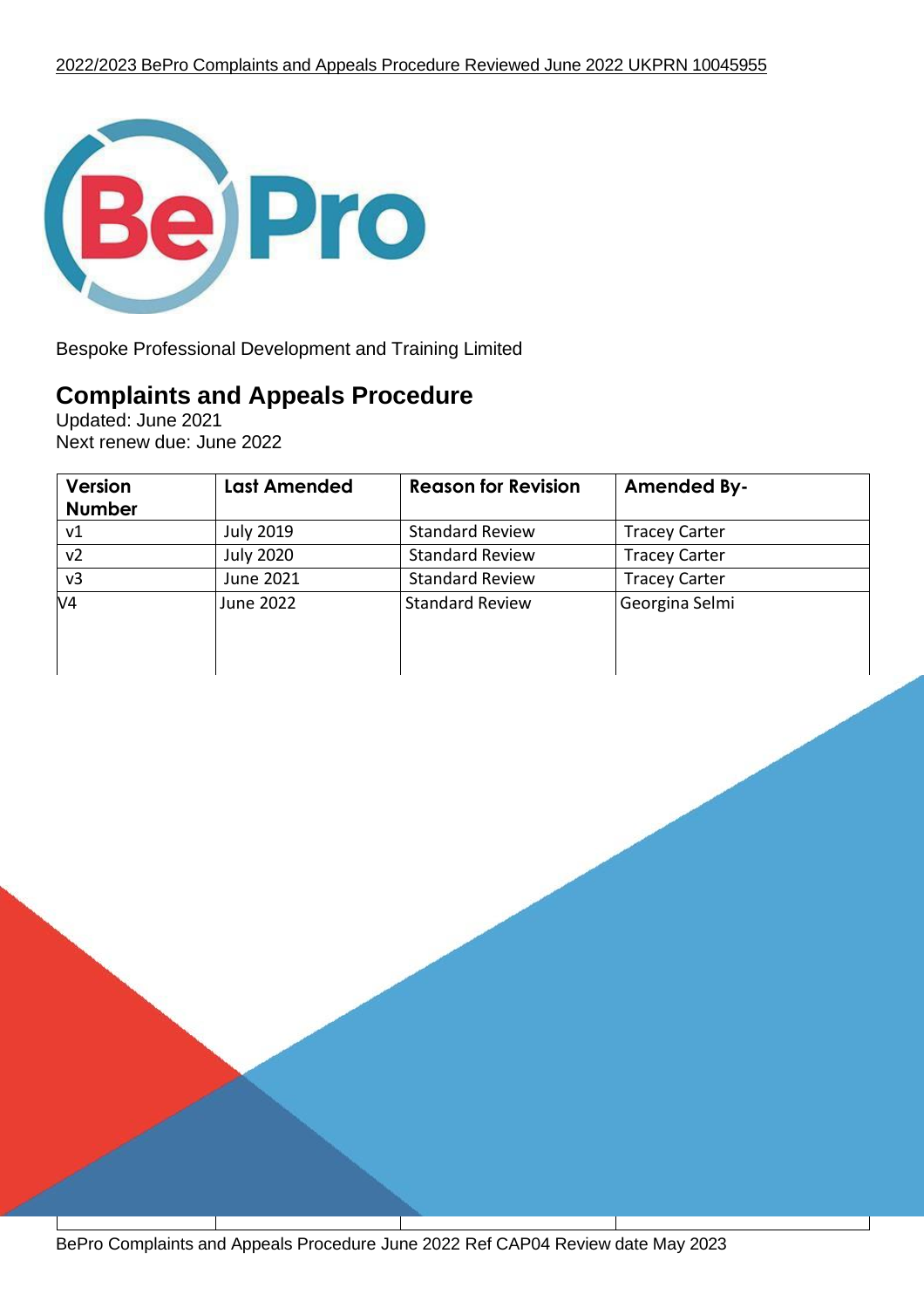#### 2022/2023 BePro Complaints and Appeals Procedure Reviewed June 2022 UKPRN 10045955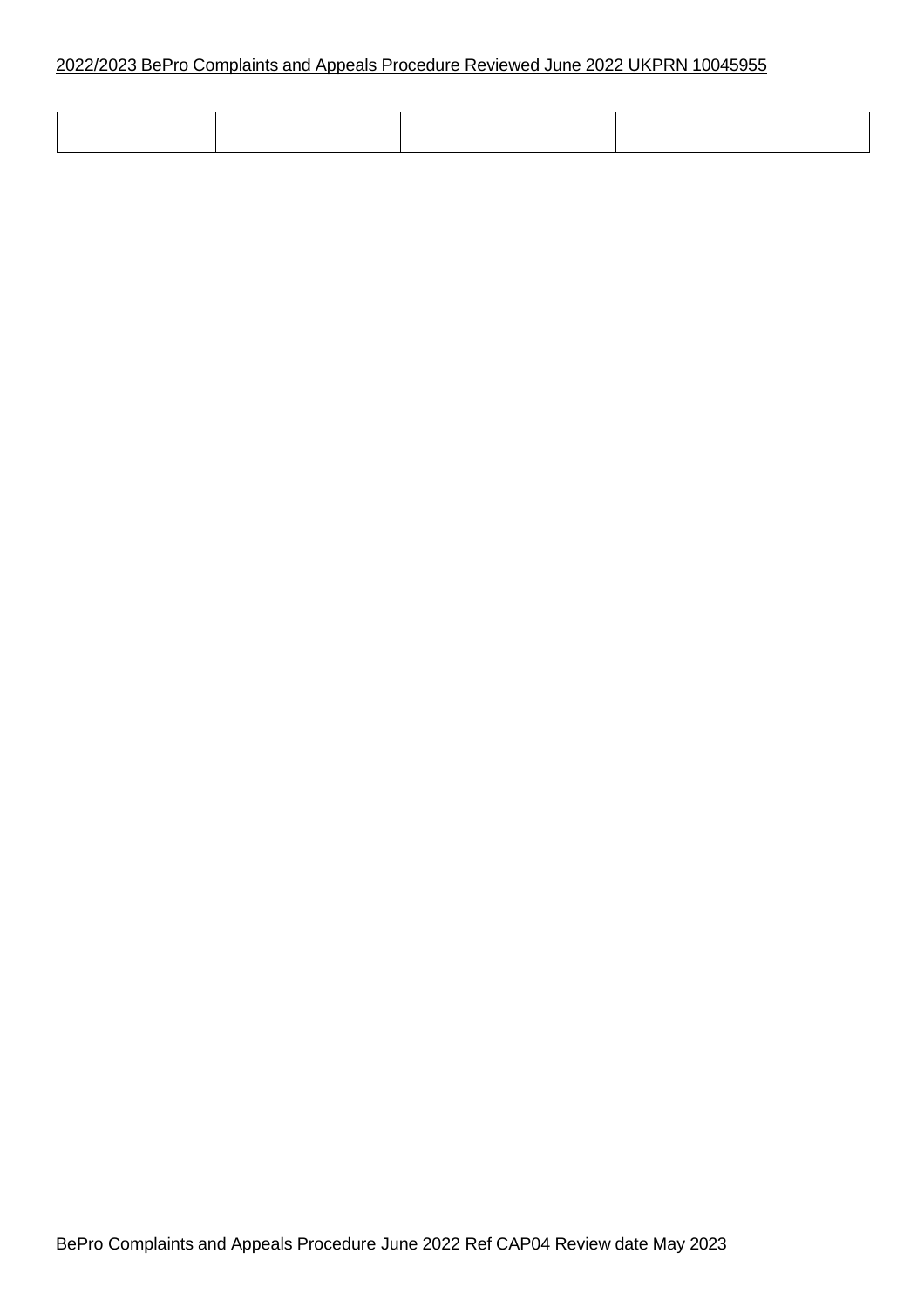## **Introduction**

BePro believes that learners should be entitled to have access to effective systems for handling any complaints that might arise during the course of their studies. This is one way of ensuring the highest possible academic and service standards. Learners should feel able to make a complaint, secure in the knowledge that it will be fairly investigated.

The complaints procedure comprises of a number of stages and can be used for complaints about the delivery and quality of services, teaching, tutorial/supervisory provision or any other matters relating to a programme of study.

Where an academic appeal has not been resolved to a learner's satisfaction, there is an opportunity for review under section 5 of this procedure.

#### **How to make a informal complaint**

Most difficulties can be resolved at an early stage by talking informally with the individual(s) most concerned with the issue at a local level. This should always be done at the earliest opportunity. For example, if your complaint concerns academic matters, you might wish to talk to your tutor or other member of academic staff. Contact details for staff are given out at induction.

## **How to make a formal complaint – Stage 1**

You are likely to have attempted to resolve matters informally but are not satisfied with the outcome, in which case you could initiate a formal complaint. You should detail your complaint and send it to the Head of People and Ops [paula.matthews@beprodevelopment.co.uk o](mailto:paula.matthews@beprodevelopment.co.uk)r by post. You need to provide the following information:

- a. Details of the complaint
- b. An explanation of the steps you have already taken to try to resolve the complaint informally and why the responses you have received are not considered satisfactory
- c. Where applicable, the form of resolution or redress sought.

It is important to keep a copy of your complaint and any other documentation submitted for your records. We will enter this information on to our internal complaints log using a RAG rated system to ensure that all complaints are dealt with in a timely way (Appendix 1).

You should expect an acknowledgement of your complaint within 5 working days and a full written response within 30 working days. If this is not possible, you will be informed in writing of the progress being made towards the consideration of your complaint.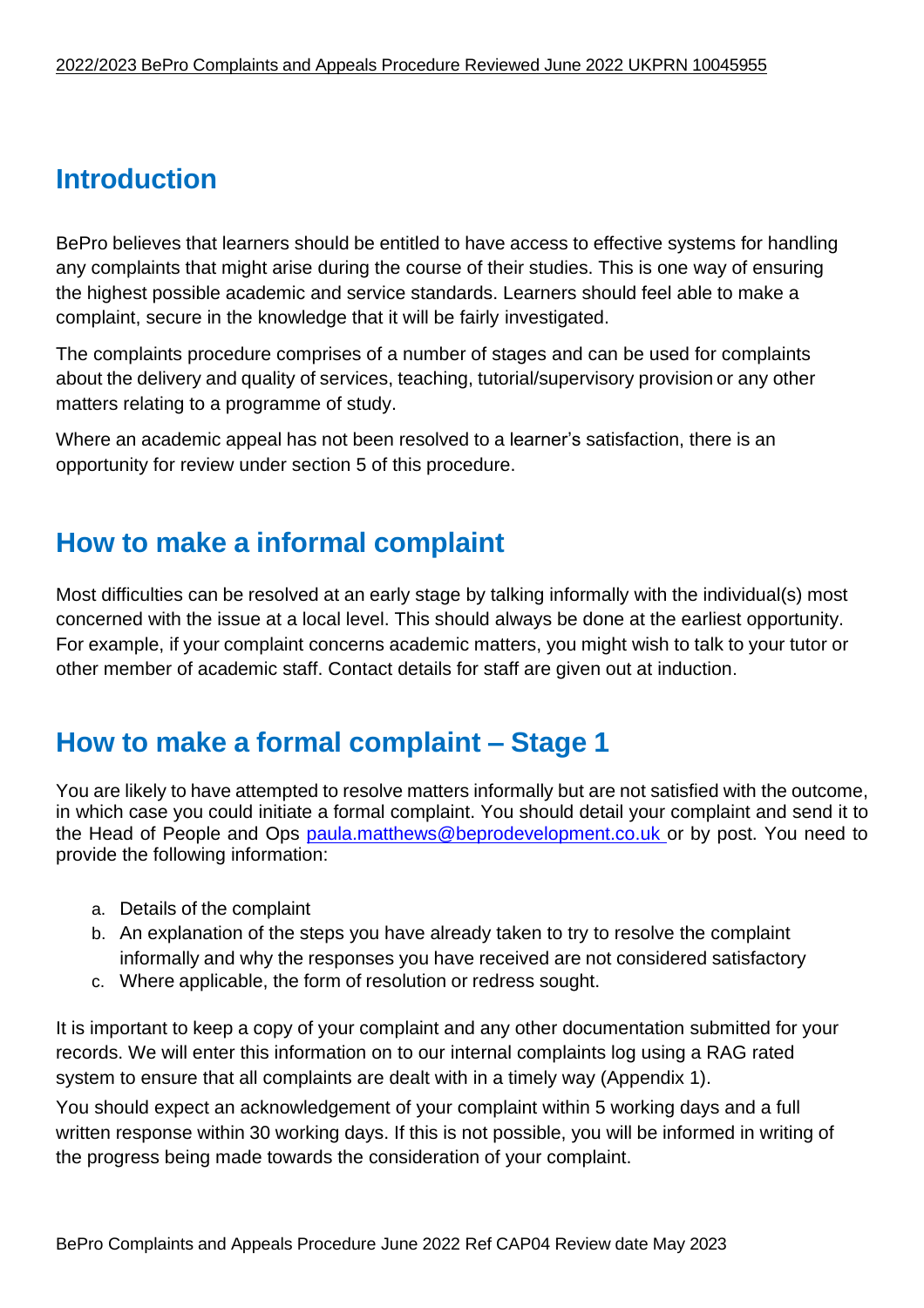Your complaint will be investigated by the Head of Operations, Paula Matthews. If your complaint is considered justified (upheld), you will be informed of the means to resolve or redress the complaint. If the complaint is not upheld, then you can expect to be given an explanation.

## **How to make a formal complaint – Stage 2**

If your complaint relates to the Head of Operations personally, you can contact the Managing Director, Val Swales [val@beprodevelopment.co.uk o](mailto:val@beprodevelopment.co.uk)r by post.

If the problem still has not been resolved to your satisfaction, then you should refer to the individual awarding body's complaints procedure:

For CMI, see [http://www.managers.org.uk/Education-Providers/Regulations/Policies-and-](http://www.managers.org.uk/Education-Providers/Regulations/Policies-and-Procedures)[Procedures](http://www.managers.org.uk/Education-Providers/Regulations/Policies-and-Procedures) for full details of the procedures.

For CIPD, send your complaint in writing to CIPD, 151 The Broadway, Wimbledon, London SW19 1JQ, UK.

For Edexcel, send your complaint to [pqsmalpratice@pearson.com](mailto:pqsmalpractice@pearson.com) with as much detail as possible.

#### **External Review**

If recourse to this procedure has not resulted in the resolution of a complaint or appeal to your satisfaction, you may wish to consider applying for a review of your complaint by the Office of the Independent Adjudicator for Higher Education (OIA). If it is considered eligible under their rules, the OIA will review your complaint, provided BePro's internal procedures have been exhausted. The Student Advice Centre can advise on this external review process. The OIA website can be found at:<http://www.oiahe.org.uk/>

# **Monitoring**

Without breaching confidentiality, all formal complaints and their associated responses and outcomes will be monitored by the Head of the appropriate department.

# **Time Limits**

BePro is unlikely to consider a complaint from a former learner who has not been registered for the relevant programme of study for a period of six months or more at the time of making their complaint.